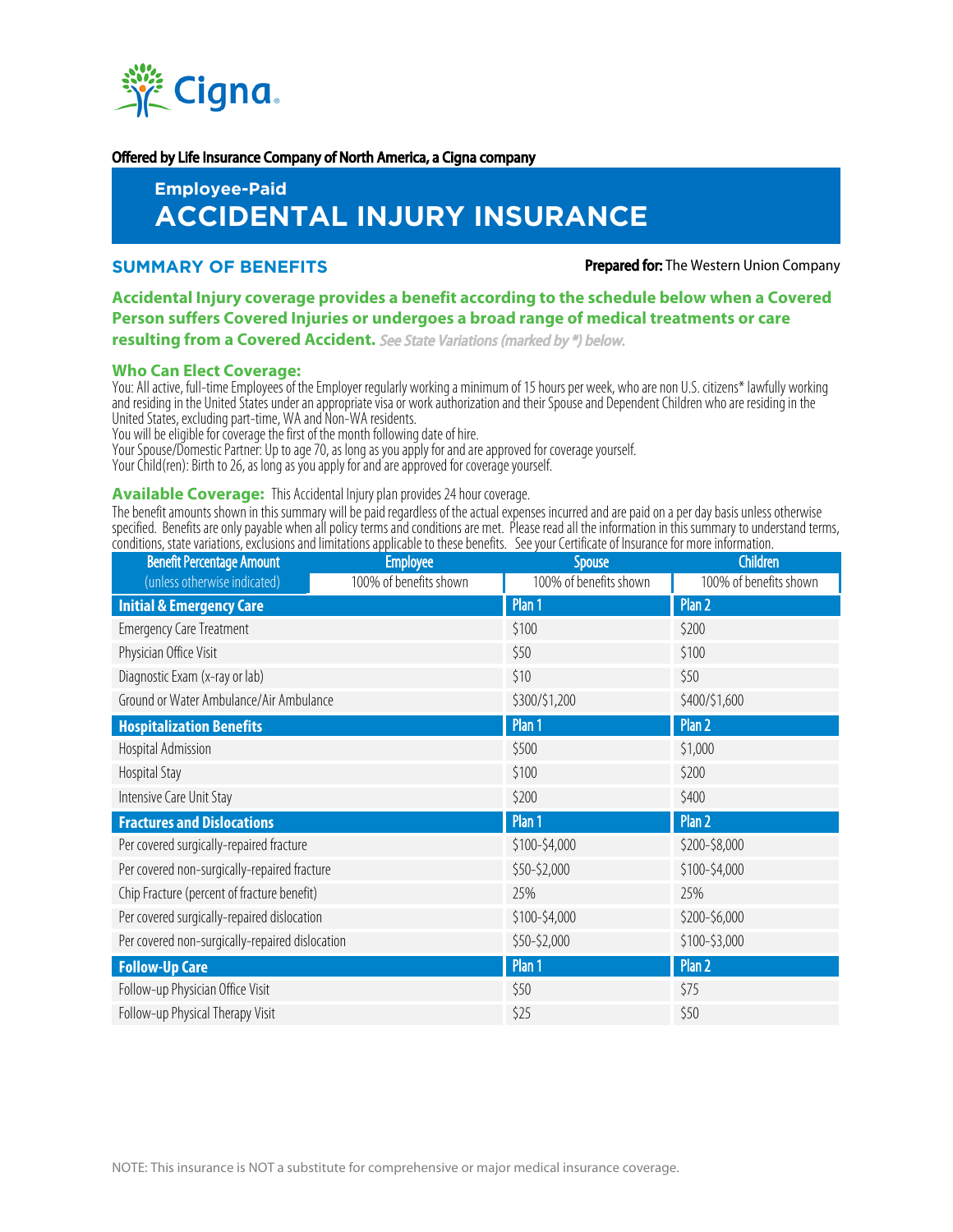# **Available Coverage — continued**

| <b>Enhanced Accident Benefits</b>                                                      | Plan 1  | Plan 2   |
|----------------------------------------------------------------------------------------|---------|----------|
| Examples:                                                                              |         |          |
| Small Lacerations (Less than or equal to 6 inches long and requires 2 or more sutures) | - S50   | \$100    |
| Large Lacerations (more than 6 inches long and requires 2 or more sutures)             | \$400   | \$600    |
| Concussion                                                                             | \$100   | \$150    |
| Coma (lasting 7 days with no response)                                                 | \$5,000 | \$10,000 |
|                                                                                        |         |          |

Additional Accidental Injury benefits included - See certificate for details, including limitations & exclusions. **Your Cost of Coverage:**

| Your Cost of Coverage:  |        |         |  |  |
|-------------------------|--------|---------|--|--|
| <b>Tier</b>             | Plan 1 | Plan 2  |  |  |
| Employee                | \$3.17 | \$6.14  |  |  |
| Employee and spouse     | \$5.41 | \$10.47 |  |  |
| Employee and child(ren) | \$5.50 | \$10.65 |  |  |
| Family                  | \$7.41 | \$14.38 |  |  |

Costs are subject to change. Actual per pay period premiums may differ slightly due to rounding.

# **Important Definitions and Policy Provisions:**

Coverage Type: Benefits are paid when a Covered Injury results, directly and independently of all other causes, from a Covered Accident. Covered Accident: A sudden, unforeseeable, external event that results, directly and independently of all other causes, in a Covered Injury or Covered Loss and occurs while the Covered Person is insured under this Policy; is not contributed to by disease, sickness, mental or bodily infirmity; and is not otherwise excluded under the terms of this Policy.

Covered Injury: Any bodily harm that results directly and independently of all other causes from a Covered Accident.

**Covered Person:** An eligible person who is enrolled for coverage under this Policy.

Covered Loss: A loss that is the result, directly and independently of other causes, from a Covered Accident suffered by the Covered Person within the applicable time period described in the Policy.

Hospital: An institution that is licensed as a hospital pursuant to applicable law; primarily and continuously engaged in providing medical care and treatment to sick and injured persons; managed under the supervision of a staff of medical doctors; provides 24-hour nursing services by or under the supervision of a graduate registered Nurse (R.N.); and has medical, diagnostic and treatment facilities with major surgical facilities on its premises, or available to it on a prearranged basis, and charges for its services. The term Hospital does not include a clinic, facility, or unit of a Hospital for: rehabilitation, convalescent, custodial, educational, or nursing care; the aged, treatment of drug or alcohol addiction.

**When your coverage begins:** Coverage begins on the later of the program<sup>7</sup>s effective date, the date you become eligible, or the first of the month following the date your completed enrollment form is received unless otherwise agreed upon by Cigna. Your coverage will not begin unless you are actively at work on the effective date. Coverage for all Covered Persons will not begin on the effective date if hospital, facility or home confined, disabled or receiving disability benefits or unable to perform activities of daily living.

When your coverage ends: Coverage ends on the earliest of the date you and your dependents are no longer eligible, the date the group policy is no longer in force, or the date for the last period for which required premiums are paid. For your dependent, coverage also ends when your coverage ends, when their premiums are not paid or when they are no longer eligible. (Under certain circumstances, your coverage may be continued. Be sure to read the provisions in your Certificate.)

**30 Day Right To Examine Certificate:** If a Covered Person is not satisfied with the Certificate for any reason, it may be returned to us within 30 days after receipt. We will return any premium that has been paid and the Certificate will be void as if it had never been issued.

**Benefit Conditions and Limitations:** This document provides only the highlights. All claims for a covered loss must meet specific Benefit Conditions and Limitations and are otherwise subject to all other terms set forth in the group policy.

Common Exclusions:\* In addition to any benefit specific exclusions, no payments will be made for losses which directly or indirectly, is caused by or results from: • intentionally self-inflicted injury, including suicide or any attempted suicide; • committing an assault or felony; • bungee jumping; parachuting; skydiving; parasailing; hang-gliding; • declared or undeclared war or act of war; • aircraft or air travel, except as a commercial passenger or Aircraft used by the Air Mobility Command (unless owned, leased or controlled by Subscriber); • sickness, disease, bodily or mental infirmity, bacterial or viral infection or medical or surgical treatment, except bacterial infection from an accidental external cut or wound or accidental ingestion of contaminated food; • activities of active military duty, except Reserve or National Guard active duty training lasting 31 days or less; • operating any vehicle under the influence of alcohol or any drug, narcotic or other intoxicant; • voluntary use of drugs, unless taken as prescribed and under direction of a physician; • services or treatment rendered by a physician, nurse or any other person who is: employed by the subscriber, living with or immediate family of the Covered Person, or providing alternative medical treatments. Actual policy terms may vary depending on your plan design and location.